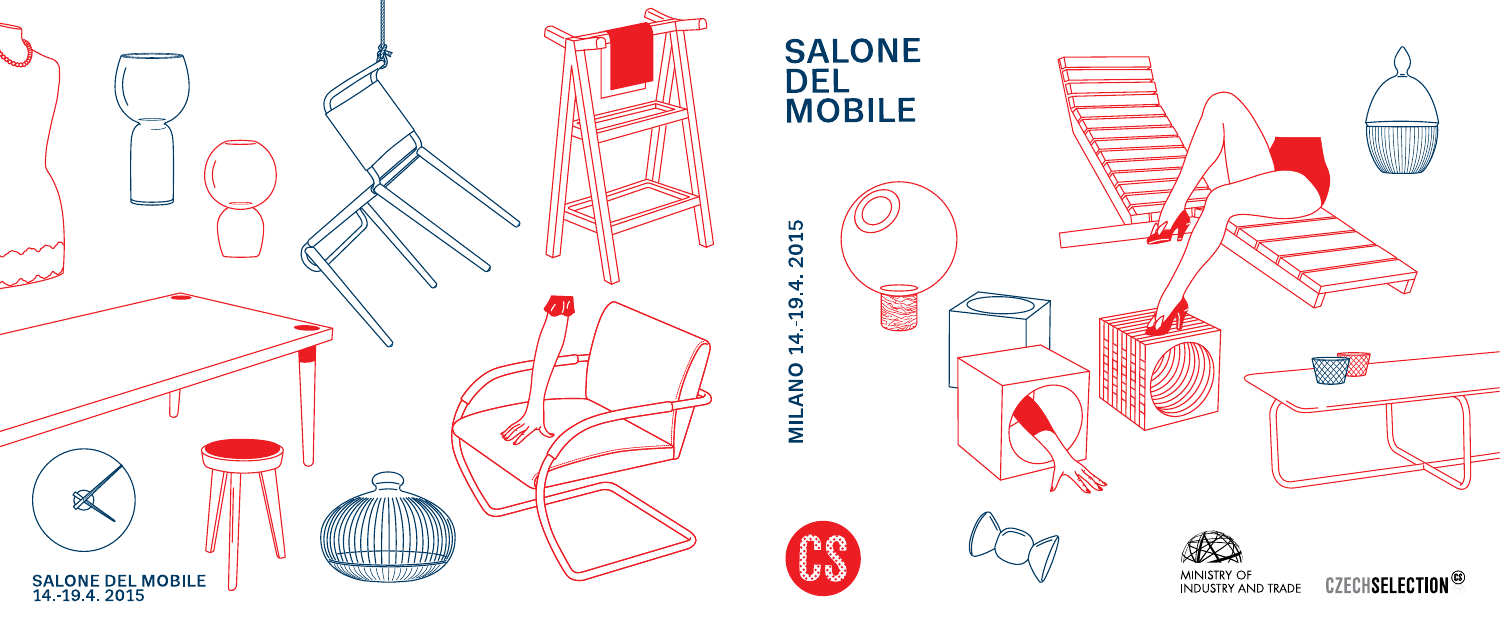#### **MINISTERO DELL'INDUSTRIA E DEL COMMERCIO DELLA REPUBBLICA CECA MINISTRY OF INDUSTRY AND TRADE OF THE CZECH REPUBLIC**

Na Františku 32 110 15 Praha 1, Repubblica Ceca t: +420 224 851 111 f: +420 224 811 089 e: posta@mpo.cz www.mpo.cz

#### **AMBASCIATA DELLA REPUBBLICA CECA EMBASSY OF THE CZECH REPUBLIC**

Via dei Gracchi, 322 00 192 Roma t: +39 0636095729,30 f: +39 063244466 e: commerce\_rome@mzv.cz www.mzv.cz/rome

#### **CZECHTRADE MILANO**

Via G.B. Morgagni 20 20 129 Milano t: +39 0289096410 f: +39 02864284 e: milano@czechtrade.cz www.czechtrade-italia.it

#### **CENTRO CECO DI MILANO**

Via Giovanni Battista Morgagni 20 20 129 Milano t: +39/02 29411242 f: +39/02 29411188 e: ccmilan@czech.cz http://milano.czechcentres.cz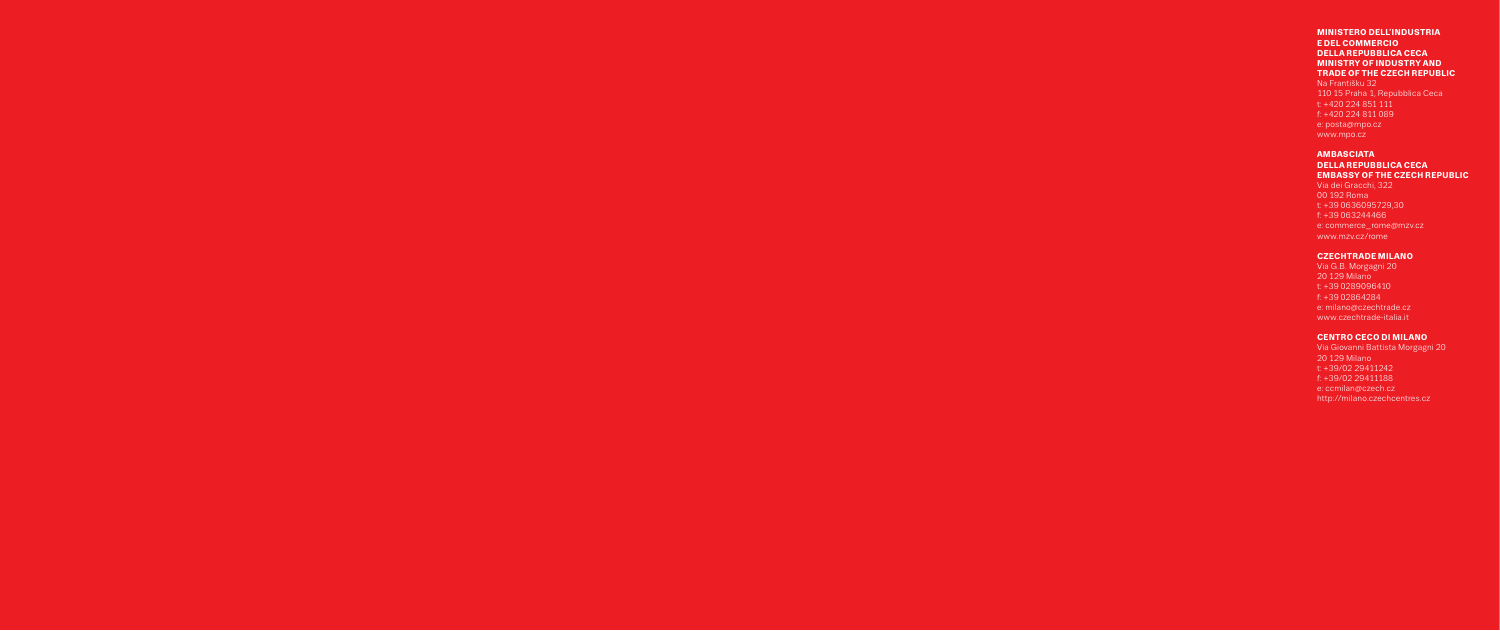**Salone del Mobile, Milano, 2015** *Organizzazione:*  **Ministero dell' Industria e del Commercio** *Collaborazione:*  **Museo delle arti applicate di Praga**

Czech Selection presenta, al Salone del Mobile 2015, otto aziende ceche che ofrono oggetti d'arredo per spazi abitativi e lavorativi, trasformandoli in luoghi per l'attività, la concentrazione, il riposo, l'ispirazione e l'intimità personale. Sei aziende provenienti da vari luoghi della Repubblica Ceca sono specializzate nella produzione di mobili ispirata alla tradizione modernista del design economico e pragmatico, ma allo stesso tempo elegante, basato sulle qualità sensuali dei materiali. Due delle aziende rappresentate testimoniano l'approccio attuale alla presenza del vetro negli interni contemporanei come elemento estetico discreto e sorprendente.

Vladimír Ambroz, designer e fondatore della ditta di Brno A.M.O.S. DESIGN che opera sul mercato da venticinque anni, si è fatto ispirare al mobile tubolare del periodo degli anni trenta fra le due guerre, e ha progettato Brno Lounge Chair e Ludwig cofee table, che grazie alla lavorazione perfetta e al materiale di qualità rientrano tra i prodotti i più lussuosi del mercato. Tutto l'insieme non soltanto conserva, ma anche accentua le qualità del mobile tubolare, preferito negli anni trenta: leggerezza, trasparenza, mobilità e sensazione di levitazione "sitting on the air".

I mobili tubolari vengono presentati anche dall'azienda Kovonax, che ha iniziato la tradizione della produzione di mobili tubolari metallici nel primo decennio del secolo scorso a Bystřice pod Hostýnem. Questa azienda ha partecipato alla ristrutturazione dell'hotel funzionalista sportivo AXA di Praga. Questo progetto ha ispirato Rudolf Netík, un importante architetto e designer della "generazione di mezzo", che ha modifcato la sedia tubolare combinandola con legno e pelle. La sua sedia AXA unisce così i vantaggi della classica sedia a quattro gambe a quelli della struttura tubolare: stabilità, fessibilità, semplicità del design, facilità di manutenzione.

Nel 2009, l'azienda progressista di arredamento e interni LUGI ha assunto come direttore creativo Matěj Chabera, giovane designer talentuoso e versatile, che negli ultimi anni ha fatto diverse esperienze di studio e di lavoro all'estero, in Olanda, in Italia e nel Regno Unito. Grazie ai mobili e agli accessori per interni progettati da Matěj Chabera e dalla designer Lucie Koldová, attiva anche a Parigi, questa azienda ha vinto diversi premi e ottenuto svariate nomination. L'azienda QC FLOORS s.r.o., il cui lavoro si basa sulla perfetta lavorazione artigianale del legno ceco di alta qualità, presenta il tavolo come archetipo dei luoghi di aggregazione. Negli ultimi cinque anni, l'architetto HELENA DAŘBUJÁNOVÁ di Hradec Králové si è specializzata in oggetti per interni destinati alle camere da letto private per signore e signorine. La magia del boudoir, le sfumature poetiche che enfatizzano l'intimità, i sentimenti, i ricordi, ma anche il gioco e la fantasia, vengono espressi da colori, materiali, decorazioni e dettagli della lavorazione; allo stesso tempo, però, ogni oggetto d'arredo ha la sua funzione pratica.

The Czech Selection at the Salone Internazionale del Mobile di Milano (Milan International Furniture Fair) 2015 comprises eight Czech companies that offer objects for use in residential and working premises and complete their form as a place of activity, gathering, relaxation, inspiration and personal intimacy. Six companies from various locations in the Czech Republic specialise in furniture, and we can discern the modernistic tradition of thrifty, pragmatic, and at the same time elegant design based on sensual material qualities from their production. Two of the represented companies demonstrate the current approach to the presence of glass in contemporary interior as civil, but surprising beauty.

L'azienda MMCITÉ, fondata a Zlín nel 1994 da David Karásek e Radek Hegmon, due neolaureati dell'Università di arti applicate di Praga, ha un proflo piuttosto specifco. Durante la ricostruzione delle città ceche dopo il lungo periodo di devastazione socialista, mancava quasi totalmente l'arredo urbano nel quale l'azienda mmcité si era specializzata dalla progettazione fno alla produzione, guadagnandosi nel giro di pochi anni importanti riconoscimenti internazionali. L'arredo urbano dell'azienda MMCITÉ è caratterizzato da un design attuale altamente sofsticato, dall'eccellente lavorazione artigianale e dalla resistenza alle condizioni climatiche. Ogni anno, l'azienda mmcité introduce sul mercato fno a dieci innovazioni non solo nel campo dell'arredo urbano, ma anche nel settore dei mobili da giardino con il marchio egoé. Il successo in tutto il mondo dimostra che l'arredamento da esterni dell'azienda mmcité, appariscente ma empaticamente reattivo, è in grado di trasformare gli spazi esterni in ambienti abitabili.

materials used. The set displays and even accentuates the essential characteristics of tubular steel furniture for which it has been popular since the 1930s; low weight transparency, mobility, and the feeling of "sitting on the air". Tubular furniture is also being presented by KOVONAX, which started the tubular metal furniture production tradition that dates back to in the frst decade of last century in Bystřice pod Hostýnem. This company was involved in the reconstruction of the functionalist AXA Sports Hotel in Prague. This project inspired Rudolf Netík. a renowned architect and designer of middle generation, to modify the tubular chair and combine it with wood and leather. His AXA chair thus combines the benefts of a classic four-legged and tubular design: stability, fexibility, simplicity of design, easy maintenance.

> Nel gruppo di aziende Czech Selection non possono mancare le società che presentano l'eccellente tradizione del cristallo di Boemia. Alle aziende BOMMA e SPACE CZ con il marchio VERREUM dobbiamo il mantenimento e l'ammodernamento del le classiche tecnologie del vetro tagliato e argentato e l'attualizzazione del potenziale di queste tecnologie per gli interni del XXI secolo. Negli ultimi dieci anni, BOMMA, originariamente specializzata nello sviluppo di macchine rettificatrici automatiche, è diventata anche un produttore di cristallo commerciale tagliato. La variegata collezione di prodotti per bevande include il design fresco degli autori più giovani e le soluzioni sofisticate di designer esperti di tutto il mondo. Il marchio VERREUM è riuscito, nel giro di cinque anni,

The progressive furniture and interior company LUGI appointed Matěj Chabera to the position of creative director in 2009. This versatile and talented young designer has in recent years undertaken numerous foreign study and working experiences in Holland, Italy and Great Britain. This company has won many prizes and nominations for the furniture and interior equipment designed by Matěj Chabera and designer Lucie Koldová, who has also worked in Paris. QC FLOORS, whose work is based on perfect workmanship of high-quality Czech wood is presenting the table as an archetypal community place. Architect HELENA DAŘBUJÁNOVÁ has in the last five years specialised in objects for private women's and girls' interiors. The charm of a woman's boudoir's poetic undertone, which accentuates intimacy, sentiment, memories, but also playfulness and fantasy, are expressed by colours, materials, décor and working details. Yet, each object

a reintrodurre nella società la tradizione dimenticata della produzione di vetro argentato, brevettata nel XIX secolo, e, tramite le rappresentanze commerciali, ad espandersi in tutto il mondo. I vasi, le lampade e i set per bevande in vetro argentato sono prodotti dal 2014 sotto l'art directorship del designer Sebastian Herkner, che sviluppa le collezioni in collaborazione con i migliori designer internazionali.

The unique company profile of MMCITÉ was founded in 1994 in Zlín by David Karásek and Radek Hegmon, fresh graduates of the Academy of Arts, Architecture and Design in Prague. At that time, during the reconstruction of Czech cities after the long era of socialist devastation, there was an acute lack of the city furniture in which mmcité specialised from design through production and, within several years, gained significant international awards. The city furniture of mmcité is characterised by highly cultivated modern design, excellent craftsmanship and climatic resistance. MMCITÉ annually introduces up to ten new innovations to the market, not only in the city furniture sector, but also garden furniture under the egoé brand. Successful implementation of projects throughout the world have proven that the expressive and yet emphatically responsive outdoor furniture by mmcité transforms outdoor spaces into a residential landscape.

The Czech Selection ensemble cannot exclude companies that present the excellent tradition of Czech glass production. BOM-MA and SPACE CZ with the VERREUM brand deserve credit for the sustenance and innovation of the classic technology of cut and silvery glass, and have successfully managed to update the potential of these technologies for the interiors of the twenty-frst century. BOMMA, initially specialising in the development of automatic glass grinding machines, has over the last ten years also become a producer of cut crystal glass. A diverse collection of beverage sets includes the fresh design of the youngest authors and sophisticated solutions of experienced designers around the world. With the VERREUM brand, the company has within the last five years

La Czech Selection testimonia anche il legame fra la produzione e il mondo accademico. Il design della mostra è curato dall'importante studio di design Olgoj Chorchoj, i cui fondatori Michal Froněk e Jan Němeček dirigono al tempo stesso l'atelier di design della prestigiosa Università di arti applicate di Praga, dove opera anche Matěj Chabera, direttore creativo dell'azienda LUGI. Molte aziende della Czech Selection consentono agli studenti universitari di sperimentare nei loro laboratori e collaborano con i più talentuosi, come ad esempio la BOMMA. Questa interazione porta una ventata d'aria fresca sia nell'ambiente accademico, sia nella produzione industriale.

Ci auguriamo che la presentazione sintetica della Czech Selection al Salone del Mobile di Milano del 2015 susciti l'interesse del pubblico straniero professionale e profano per l'ammirevole lavorazione artigianale e gli approcci originali dei designer.

We hope that the concise presentation of the Czech Selection at the Salon Internazionale del Mobile di Milano 2015 will arise the interest of the foreign lay and professional public in the works of admirable craftsmanship and original design approaches.

#### Iva Knobloch Museo delle arti applicate di Praga

### **Salone Internazionale del Mobile di Milano (Milan International Furniture Fair) 2015** *Organisation:*  **Ministry of Industry and Trade** *Collaboration:* **Museum of Decorative Arts in Prague**

Vladimír Ambroz is the chief designer and founder of A.M.O.S. DESIGN, Brno, the Czech Republic, a design company that has been operating for twenty-five years. This time he drew inspiration from the tubular steel furniture typical for the period between the world wars and created the Brno Lounge Chair and the Ludwig Coffee Table which rank among the most luxurious products on the market thanks to their exquisite workmanship and quality has its practical function in the interior.

succeeded in the revival of the forgotten traditional production of silvery glass, patented in the nineteenth century, and expands its business representation worldwide. Silvery glass vases, lamps and beverage sets have since 2014 been produced under the art directorship of designer Sebastian Herkner, who is developing the collection in collaboration with the international star designer scene.

Czech Selection also shows the interconnection of the production and academic sectors. The design of the exhibition was frst conducted by the leading design studio Olgoj Chorchoj, whose founders Michal Froněk and Jan Němeček at the same time head the design studio at the elite Academy of Arts, Architecture and Design in Prague, where Matěj Chabera, the creative director of Lugi is also active. Many of the Czech Selection companies, such as BOMMA, provide students with an opportunity to experiment in their workshops and collaborate with the most talented of them. This mutual infuence brings fresh wind to both the academic environment and corporate production.

Iva Knobloch Museum of Decorative Arts in Prague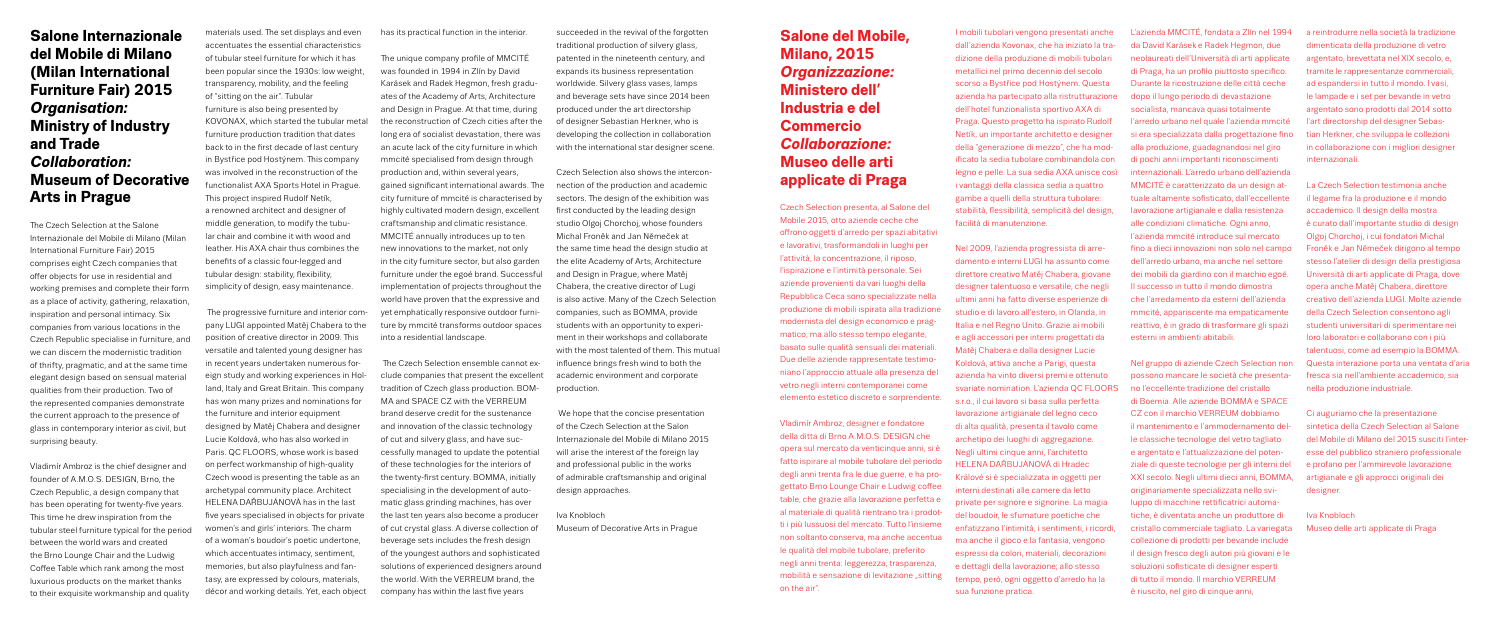## **A.M.O.S. DESIGN**

Trade name―A.M.O.S. DESIGN Product name―Brno Lounge Chair, Ludwig coffee table Designer — Vladimír Ambroz Year<sup>-2015</sup> Phone number― 00 420 777 260 707 Email―amos@amosdesign.cz Website — www.amosdesign.cz

#### Armchair and table set.

The design of the luxurious Brno Lounge Chair is maximally subtle and its style and size communicate suitably with the Bauhaus philosophy of furniture design. It is made from bent tubing and high-quality leather. Very comfortable. The Brno Lounge Chair is also complemented by a Ludwig table (coffee table) made from bent tubing and a white Carrara marble slab. It is an elegant and luxurious accessory for contemporary home interiors.

#### Set sedia e tavolino

Il design della sedia lussuosa Brno Lounge Chair è estremamente sottile ed il suo stile e le dimensioni comunicano bene con la filosofia del design dei mobili nello stile del Bauhaus. Realizzata in tubo curvato e pelle di alta qualità. Molto comoda. La sedia Brno Lounge Chair è accompagnata da un tavolino Ludwig (cofee table) prodotto da un tubo curvato e da una piastra bianca in marmo di Carrara. Si tratta dell'arredamento lussuoso ed elegante per i vani di un appartamento moderno.



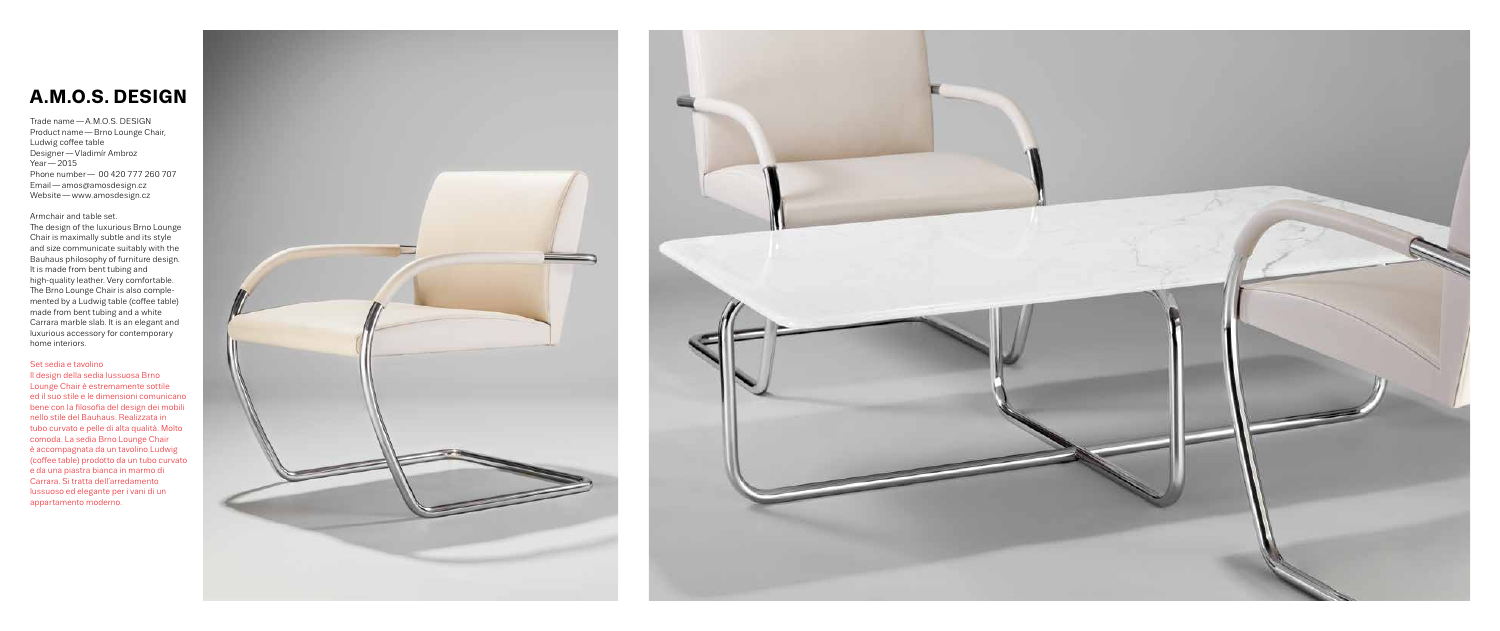

## **BOMMA**

Trade name―BOMMA Product name―Globe, Blanc Designer―Olgoj Chorchoj, Monika Kořínková Year―2015 Phone number―00 420 605 280 135 Email―m.bursikova@bomma.cz Website―www.bomma.cz

Crystal manufacturer and designer BOMMA boasts high-quality products cut from the genuine Bohemian crystal. BOMMA's close cooperation with leading Czech and foreign designers breeds original conceptions that play upon the current design morphology and decorations variability using precise robotic cutting applied to the high-quality crystal.

Bohemia Machine possiede la più moderna produzione di vetro in Europa, la nostra fabbrica di 3500 m2 è stata aperta nel 2012. I nostri artigiani sono formati nelle scuole specializzate e si avvalgono della tradizione di vetro di 500 anni nella regione. Siamo specializzati nel taglio molto preciso di cristallo e con il marchio Bomma produciamo vetro cristallino intagliato in collaborazione con designer cechi e stranieri.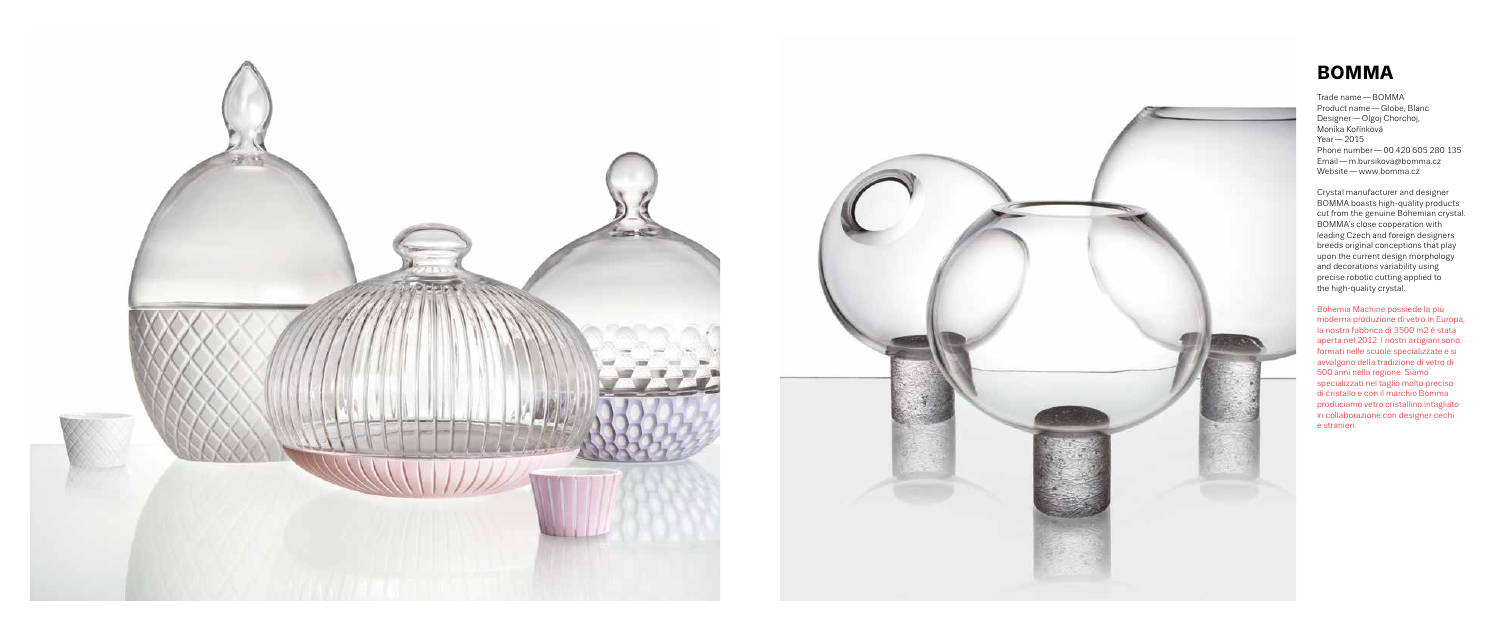## **HELENA DAŘBUJÁNOVÁ**

Trade name―DAD STUDIO, s.r.o. Product name―EmilyJarmilyCecily stools, tables and silent housemaid Designer―Helena Dařbujánová Year―2014 Phone number―00 420 774 099 000 Email―darbujanova@dadstudio.cz Website―www.helenadarbujanova.cz

motto : return of poetry into the life through design . Helena Dařbujánová is an architect and has been working in design since 2009. In 2012 she is starting to develop her own brand Helena Dařbujánová. In 2014 she opened own frst showroom in Prague. She received fve national awards EDIDA ( Elle Decor International Design Awards). The production is manufactory using current sources and presenting the best work of craftsmen´s hands from region of the Czech Republic : upholsterers, cabinetmakers, tailors, metalworkers,...

motto : il ritorno della poesie nella vita tramite design . Il marchio Helena Dařbujánová viene fondato 3 anni fa. La nostra produzione è manifatturiera, utilizza le maestranze di vari artigiani – vetrai, merlettai, tappezzieri, sarti ecc...., grazie alle suddette caratteristiche i nostri prodotti rappresentano nel mondo il miglior lavoro degli artigiani della Repubblica Ceca. I nostri prodotti di design residenziale hanno vinto cinque premi nazionali intitolati EDIDA (Elle Decor International Design Awards). Nel 2013 su invito degli organizzatori del Milano Design Week abbiamo organizzato la nostra esposizione personale presso il Superstudio Più. Il nostro showroom è a Praga.



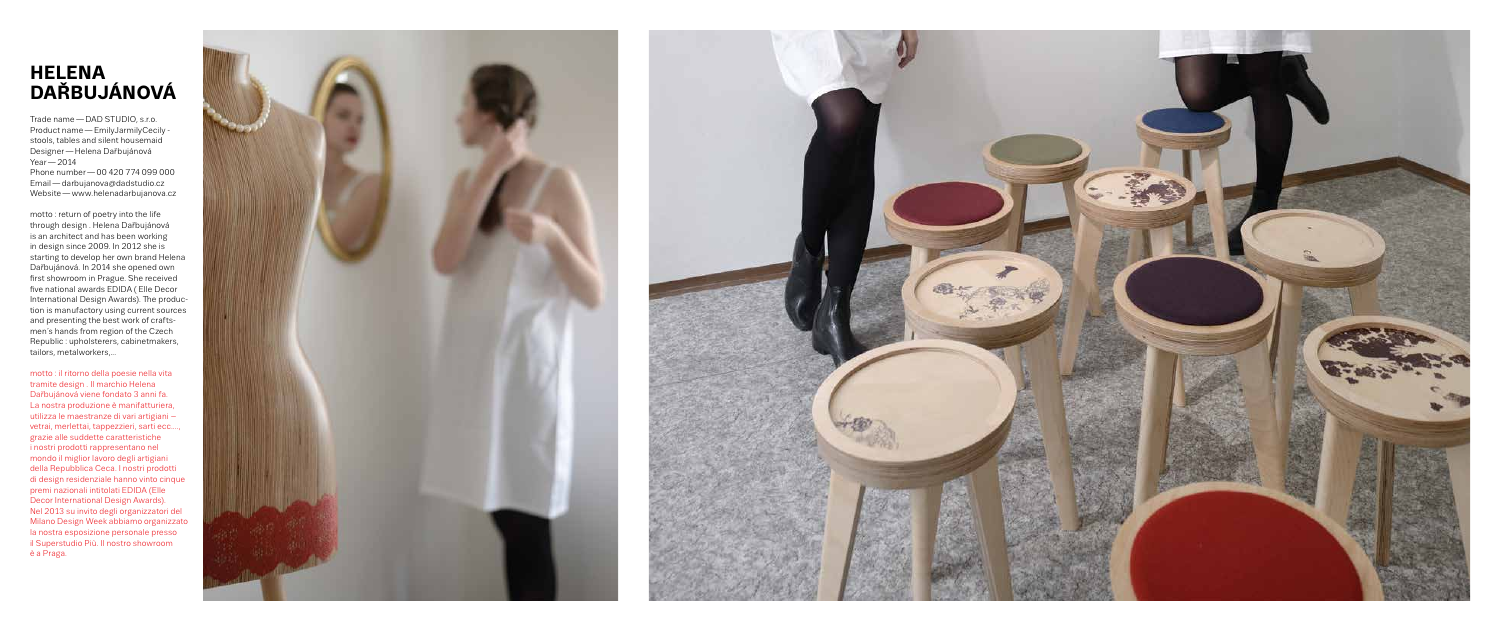

## **KOVONAX**

Trade name―KOVONAX Product name―chair AXA Designer―Rudolf Netík Year<sup>-2014</sup> Phone number―00 420 602 358 300 Email―rudolfnetik@email.cz Website―www.kovonax.cz

The original Slezak factories established for production of metal furniture (founded in 1908) and since 1992 renamed KOVO-NAX and applies traditional and modern technology. Company under the name KOVONAX manufactures an extensive range of high quality contemporary and traditional furniture. Cooperation with designer Rudolf Netík started new period of production of furniture. Chair AXA is compilation of contemporary design and traditional technology.

Le fabbriche originali Slezak stabiliti per la produzione di mobili in metallo (fondata nel 1908) e dal 1992 rinominato KOVONAX e applica la tecnologia tradizionale e moderna. Società sotto il nome di KOVONAX produce una vasta gamma di mobili contemporanei e tradizionali di alta qualità. La cooperazione con il designer Rudolf Netík iniziato nuovo periodo di produzione di mobili. Chair AXA è la compilazione di design contemporaneo e tecnologia tradizionale.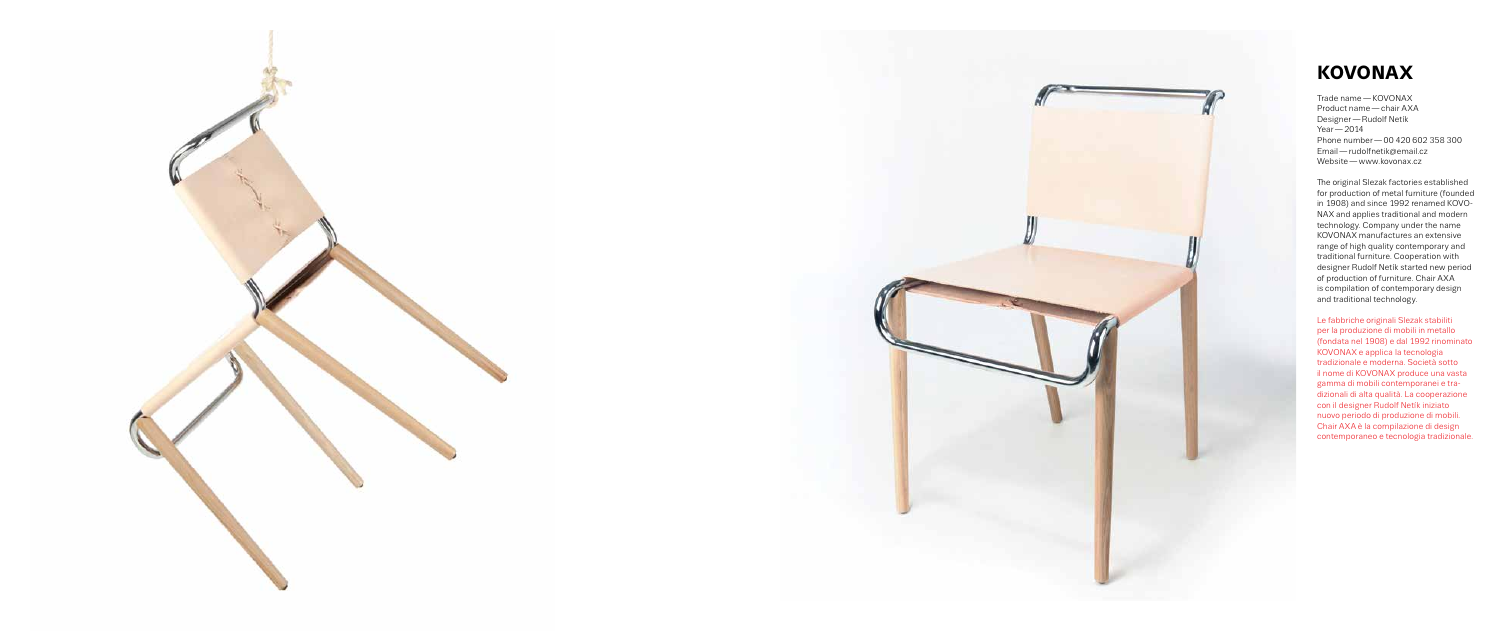## **LUGI**

Trade name― LUGI s.r.o. Product name―KOLO Clock Designer―design by LUGI Year<sup>-2015</sup> Phone number―00 420 602 338 702 Email―marketing@lugi.cz Website — www.lugi.cz

LUGI is a furniture producer founded in 1994 with the aim of making things as good as they can be. We are passionate about fne-tuned details because we believe that they speak for themselves. We produce bespoke furniture and interior realizations. Together with leading Czech designers we are expanding our own collection of furniture and home accessories. At Salone del Mobile 2015 we are launching limited edition of wall clock KOLO, which smells of exotic wood and far away lands...

LUGI è un'azienda di mobili fondata in 1994 con il fne di fare le cose così bene quanto è possibile. Abbiamo passione per i dettagli perfetti perché crediamo che essi parlano da soli. Produciamo mobili su misura e realizzazioni di interni. Assieme ai designer leader Cechi allarghiamo la nostra collezione dei mobili e accessori di casa. Al Salone del Mobile 2015 lanciamo edizione limitata di orologio murale KOLO, che odora di legno esotico e terre lontane...



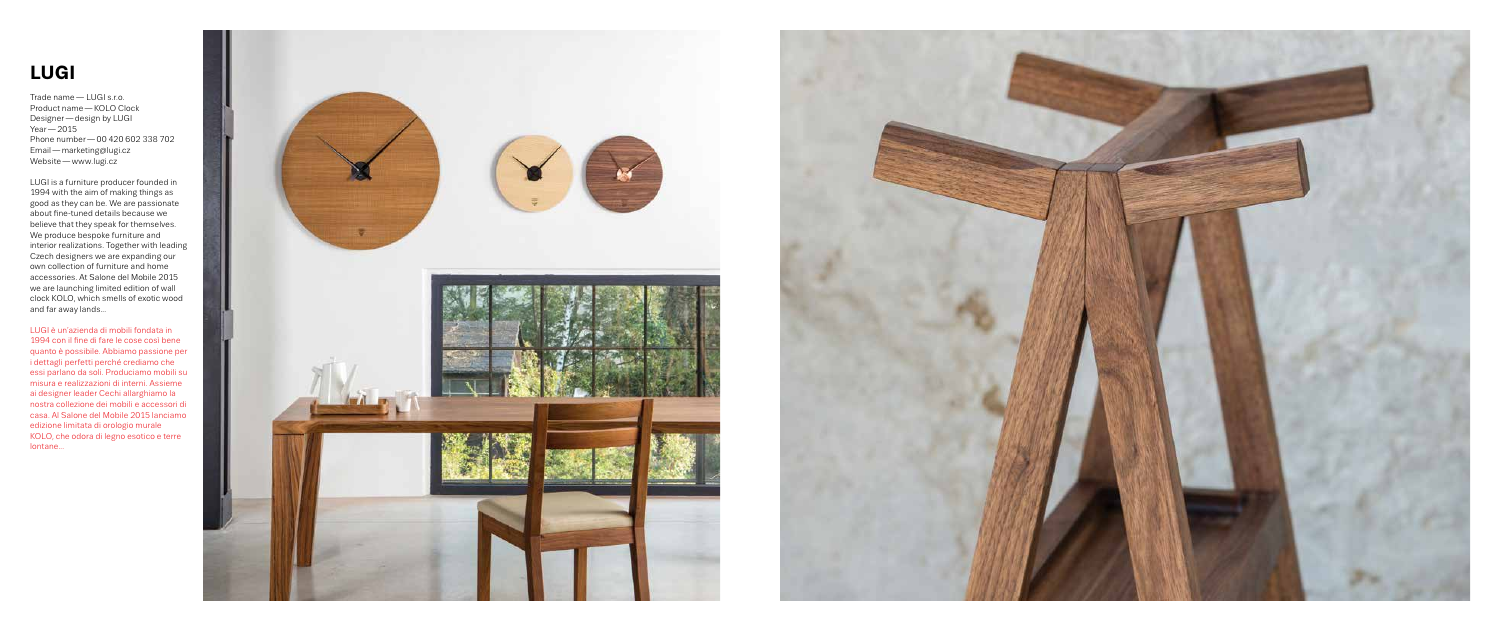



## **MMCITÉ 1**

Trade name―mmcité 1 a.s. Product name―RIVAGE Designer―David Karásek, Radek Hegmon  $Year - 2015$ Phone number―00 420 572 434 292 Email―sales@mmcite.cz Website―www.mmcite.com

Una categoria del tutto nuova – lo sdraio per i spazi pubblici. Il telaio rigido dal profilo significativo ed elegante porta le lamelle in legno massiccio. Un'idoneo suplemento degli elementi di seduta per gli spazi dove la gente riposa nei luogi pubblici. I parchi, giardini pubblici, lungofumi, luoghi di riposo nelle aree scolastiche, terazze degli albergi. Tutti questi posti sarà ora possibile arricchire da questo nuovo elemento sia fissato sulla base sia lasciato libero.

An entirely new category of deck chairs in public spaces. This simple solid frame with a strong elegant profle carries lamellas of solid wood. This is ideal for additional seating items in places where people relax in public space. Parks, public gardens, embankments relaxation areas of school campuses, terraces of hotels. All these places can now be enriched with this new item, whether frmly anchored to the ground or mobile.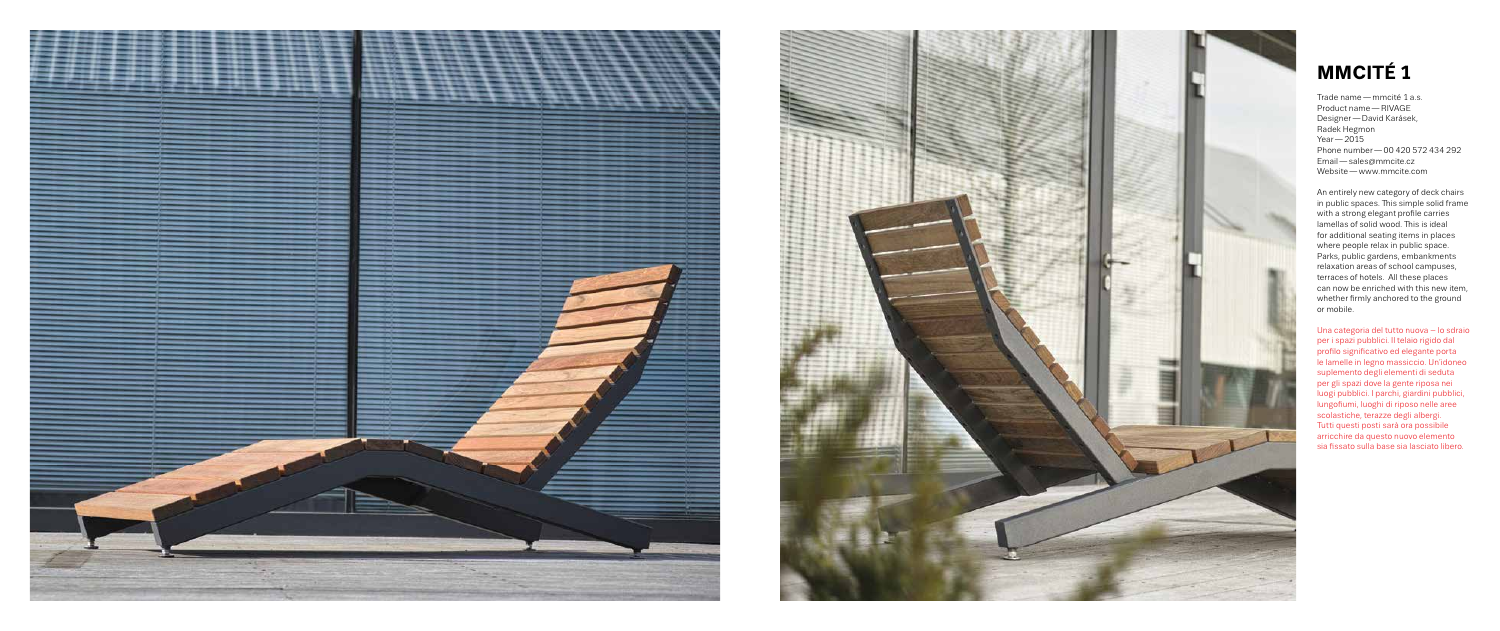## **QC FLOORS**

Trade name―QC FLOORS s.r.o. Product name―QC Milan table Designer―Olgoj Chorchoj Year<sup>-2015</sup> Phone number―00 420 605 241 148 Email-tereza@qcfloors.com Website-www.qcfloors.com

We are an exclusively Czech company active throughout all of Europe and products are presented at world´s trade fairs every year. We are producing and installing bespoke furniture, foors and other wooden products. We use solid and veneered materials, mostly oak. Our material carries the FSC or PEFC certifcate. Our products are mechanically aged, provided with a special grey patina and then bleached to achieve a touch of an old product. Hard wax oils and waxes are used for the surface treatment.

Siamo un azienda completamente ceca, attiva sul mercato in tutta Europa, i nostri prodotti sono presentati ogni anno in mostre mondiali. Produciamo i montamo mobili su misura, pavimenti ed altri prodotti in legno. Utilizziamo l'impialliacciatura e materiale solido, sopratutto legno di di quercia, tutto garantito dai certifcati FSC e PEFC. I nostri prodotti sono meccanicamente invecchiati, ricoperti di una patina grigia e poi imbiancati per dare impressione di un prodotto antico. Per la superfice usiamo cera solida e olio di cera.



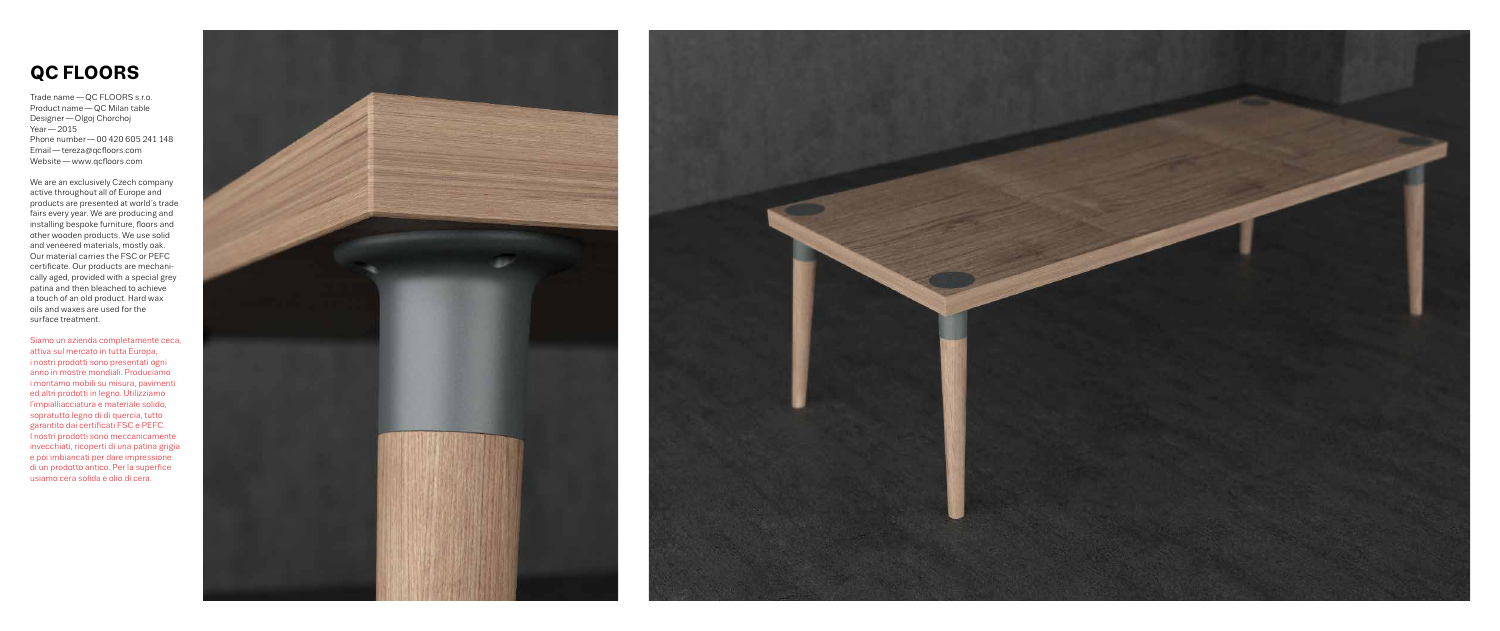



## **VERREUM**

Verreum produces smaller decorative items like vases, bowls, lamps, candlesticks or small furniture pieces and collaborates with both Czech and international designers including Rony Plesl, Jiří Pelcl, Olgoj Chorchoj, Arik Levy, Luca Nichetto, Karim Rashid, Sebastian Herkner and many others.

Trade name―VERREUM Product name―Reverso Collection, URU Collection and Bonbon Collection Designer — Sacha Walckhoff, Rony Plesl, Luca Nichetto Year―2015, 2014, 2015 Phone number―00 420 222 315 739 Email-office@verreum.com Website―www.verreum.com

Verreum realizza piccoli oggetti decorativi come vasi, ciotole, lampade, candelabri e piccoli pezzi di mobili e collabora con designer cechi e stranieri, inclusi Rony Plesl, Jiří Pelcl, Olgoj Chorchoj, Arik Levy, Luca Nichetto, Karim Rashid, Sebastian Herkner e molti altri.